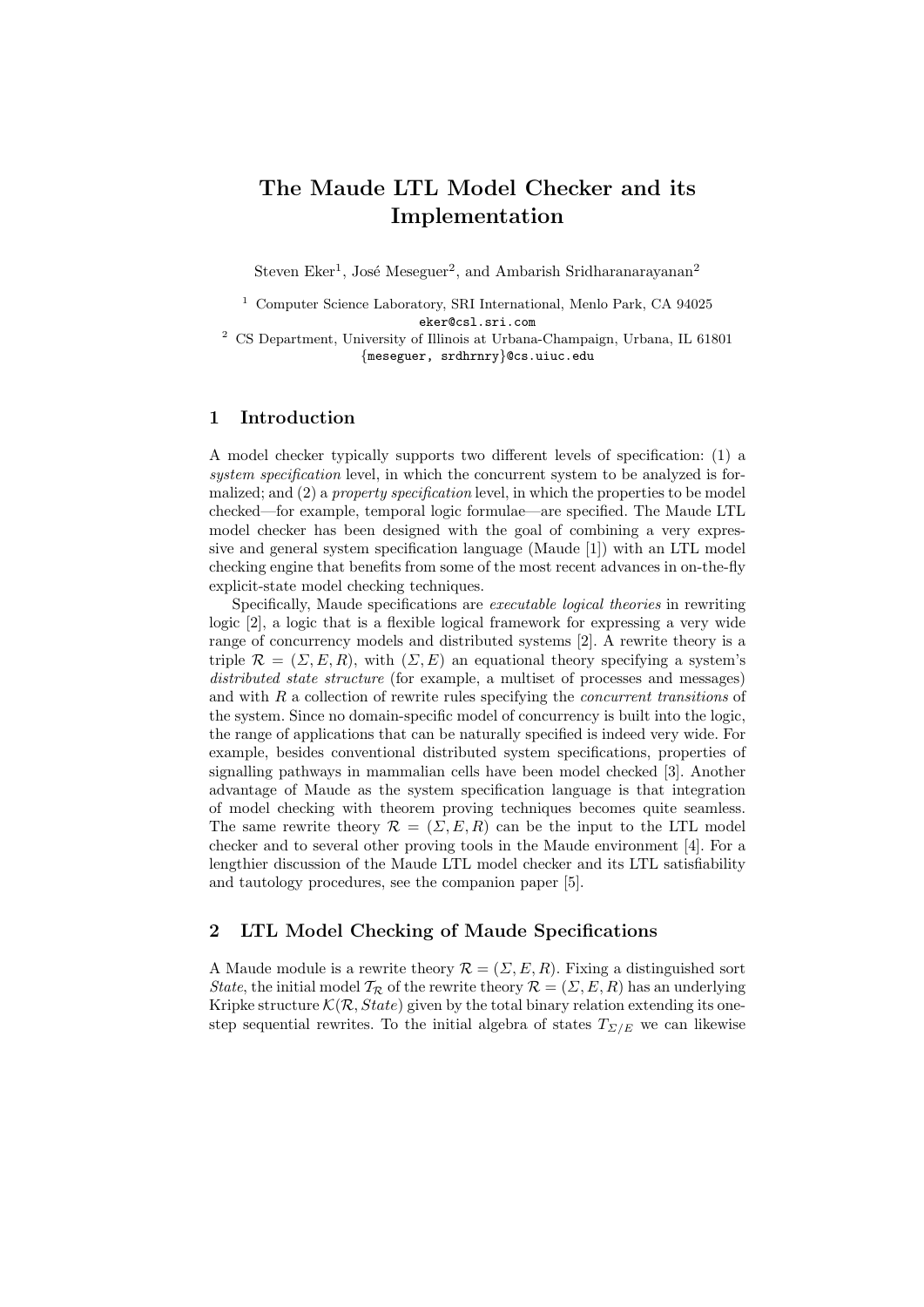#### 2 Eker, Meseguer and Sridharanarayanan

associate equationally-defined computable state predicates as atomic predicates for such a Kripke structure. In this way we obtain a language of LTL properties of the rewrite theory  $\mathcal{R}$ .

Maude 2.0 supports on-the-fly LTL model checking for initial states  $[t]$ , say of sort *State*, of a rewrite theory  $\mathcal{R} = (\Sigma, E, R)$  such that the set  $\{[u] \in T_{\Sigma/F} \}$  $\mathcal{R} \vdash [t] \rightarrow [u]$ , of all states *reachable* from [t] is *finite*. The rewrite theory R should satisfy reasonable executability requirements, such as the confluence and termination of the equations E and coherence of the rules R relative to  $E$  [1]. In Maude the rewrite theory  $\mathcal R$  is specified as a module, say M. Then, given an initial state, say init of sort State<sub>M</sub>, we can *model check* different LTL properties beginning at this initial state by doing the following:

- defining a new module, say CHECK-M, that includes the modules M and the predefined module MODEL-CHECKER as submodules;
- giving a *subsort declaration*, subsort  $State_M$  < State ., where State is one of the key sorts in the module MODEL-CHECKER;
- defining the syntax of the state predicates we wish to use by means of constants and operators of sort Prop, a subsort of the sort Formula (i.e., LTL formulas) in the module MODEL-CHECKER; we can define parameterless state predicates as constants of sort Prop, and parameterized state predicates by operators from the sorts of their parameters to the Prop sort.
- defining the *semantics* of the state predicates by means of equations.

Once the semantics of each of the state predicates has been defined, we are then ready, given an initial state init, to model check any LTL formula, say form, involving such predicates. We do so by evaluating in Maude, the expression init  $\vert$  = form. Two things can then happen: if the property form holds, then we get the result true; if it doesn't, we get a counterexample expressed as a finite path followed by a cycle.

## 3 Model Checking Algorithms and Implementation

On-the-fly LTL model checking is performed by constructing a Büchi automaton from the negation of the property formula and lazily searching the synchronous product of the Büchi automaton and the system state transition diagram for a reachable accepting cycle.

Büchi Automaton Construction. The negated LTL formula is converted to negative normal form and heuristically simplified by a set of Maude equations, mostly derived from the simplification rules in [6, 7]. Rather than the classical tableaux construction [8], we use a newer technique proposed in [9] based on very weak alternating automata, comprising three basic steps: (1) construct a very weak alternating automaton from the formula, (2) convert the very weak alternating automaton into a generalized Büchi automaton (with multiple fairness conditions on arcs) and (3) convert the generalized Büchi automaton into a regular Büchi automaton. Optimizations and simplifications are performed after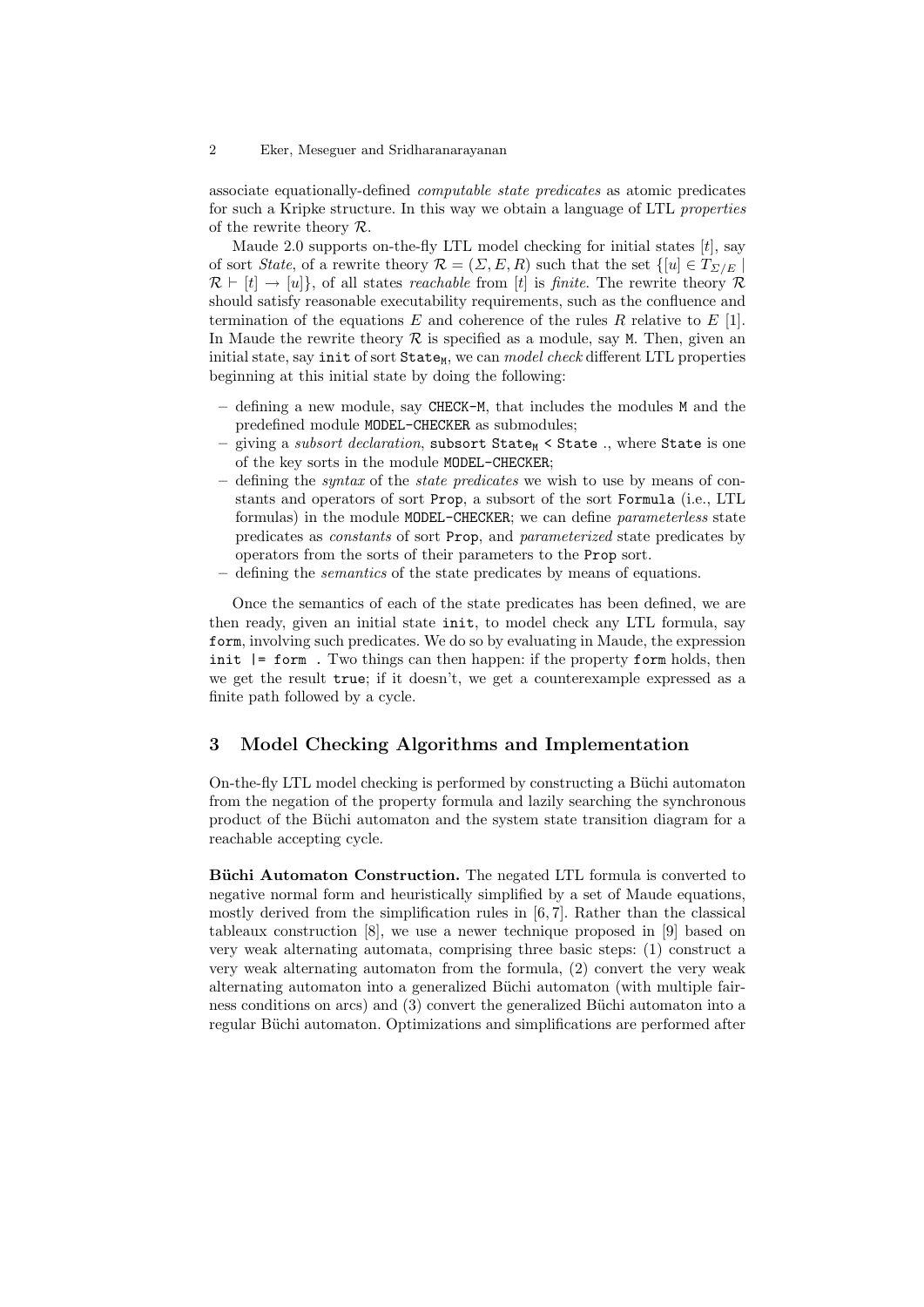

Fig. 1. Execution time for the leader-election problem - Maude vs. SPIN

each step and we add some strongly connected component optimizations adapted from those in [7]. Throughout the computation, the pure propositional subformulae labelling the arcs of the various automata are stored as BDDs to allow computation of conjunctions, elimination of contradictions, and combination of parallel arcs by disjunction.

Searching the Synchronous Product. We use the double depth first method of [10] to lazily generate and search the synchronous product. For each system state generated we keep five bit vectors to record: (1) which propositions have been tested in the state;  $(2)$  which propositions were true in the state;  $(3)$  which product pairs (with automaton states) have been seen by the first depth first search; (4) which product pairs are currently on the first depth first search stack; and (5) which product pairs have been seen by the second (nested) depth first search. The full term graph representation of each system state is maintained (in order to test propositions) in a separate hash table which also keeps track of rewrites between system states.

Performance Evaluation. We compared the performance of the Maude LTL model checker vis-a-vis the SPIN LTL model checker as follows. Given a system specified in PROMELA, we specify it in Maude, and then compare the running times and the memory consumptions of the two model checkers on the respective specifications. The PROMELA specifications used  $-$  a solution to the mutual exclusion problem, a solution to the leader election problem for a unidirectional ring network, and a translation of the  $\pi$ -calculus description of a mobile handoff scenario — are all available on the SPIN web-page.

In all the above situations, only properties satisfied by the corresponding systems were model checked; no generation of counterexamples was attempted.